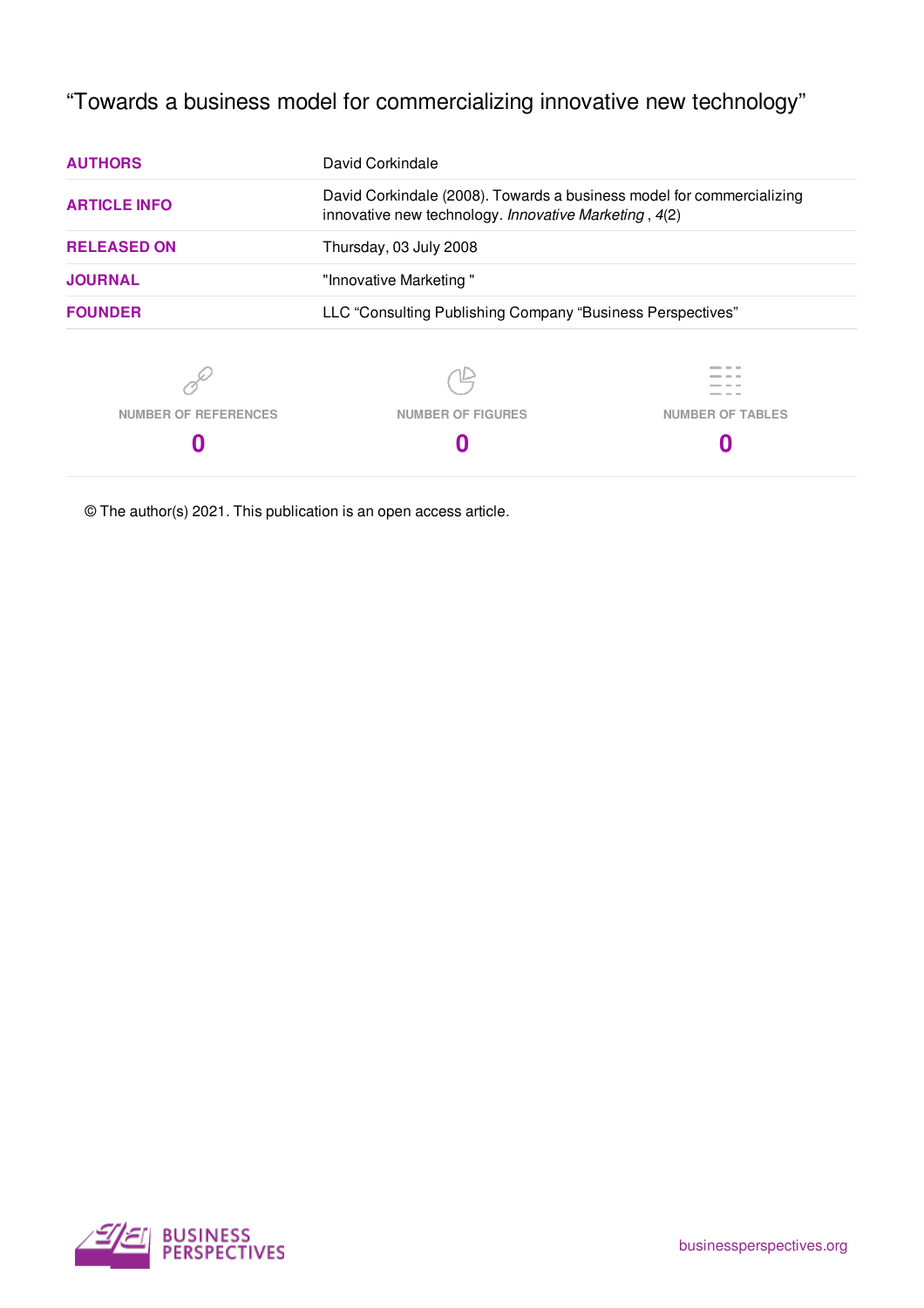David Corkindale (South Australia)

# Towards a business model for commercializing innovative new technology

### Abstract

The initial thrust of the paper is that the commercialization of innovative new technology needs to be underpinned by an appropriate business model. The paper summarizes what has been proposed to be the components of a business model and makes the case that this needs three extra elements in order to be appropriate for innovative technology commercialization. It is argued that the decision on what market to target may be crucial to the commercialization process in circumstances where initial failure may allow no second chances. A way of determining the most appropriate initial market is discussed as this market choice is a determinant for business model choice. Finally, conclusions are drawn on defining and devising business models for commercializing new technologies, particularly in circumstances of limited resources.

**Keywords:** commercialization, business model, innovative new technologies.

#### **Introduction**

Scientific research and the subsequent harnessing of new technologies are seen as the wellspring of future wealth in many countries (Decter, Bennett and Leseure, 2007). For this reason governments fund public investment in research and encourage private industry to do the same. However, gaining the benefits of this investment via the commercialization of the research outcomes is said to be disappointing, particularly in small economies. For example, "Australia's commercialization record …remains low compared to other countries and is uneven across different research sectors" (Commonwealth of Australia, 2003). " …there is a dismal rate of adoption of research findings generated from Public Funded Research Institutions in Malaysia" (Thiruchelvam, 2004). The aim of this paper is to develop and propose a business model for the commercialization of new technology. It is still not always appreciated that "a dollar's worth of academic invention or discovery requires upwards of \$10,000 per dollar of private capital to bring it to market" (The Economist, 2002). Given that 'bringing it to market' implicitly involves creating a business model the choice of which should receive just as much attention as the originating research and may be vital for achieving a satisfactory and sustainable level of commercialization. In the economic literature little attention is paid to this topic.

### 1. What is a business model (BM)?

**1.1. Definition.** There is a lack of a universally accepted definition and taxonomy of a BM (Osterwalder, Pigneur and Tucci, 2005; Lambert, 2006). Indeed, most of the definitions are meta-definitions, consisting of lists of elements that could be included in a BM. Similarly, attempts at formulating taxono-

 $\overline{a}$ 

mies have generally been industry- or marketspecific, as in Bienstock et al. (2002), Hemphill (2006), and Leem et al. (2004). There are several possible reasons for the limited academic research on BMs. Chesbrough and Rosenbloom (2002, p. 532) point to the fact that the BM concept "integrates a variety of academic and functional disciplines, gaining prominence in none".

It is quite possible that several definitions or taxonomies will coexist. In fact, Ghaziani and Ventresca (2000, p. 532) analyze this phenomenon in terms of "subcultural interpretation of the global category business model where different communities use their own language, yet need to communicate within a broader management discourse". A parallel exists among practitioners, with executives from dot.com companies having a clear understanding of the theory of their BM, and those from more established companies having only a tacit understanding of the working model (Linder and Cantrell, 2007). The latter is consistent with the notion that BMs "are, at heart, stories – stories that explain how enterprises work" (Magretta, 2002, p. 87) or "the overall gestalt" of the firm's external linkages (Amit and Zott, 2001).

Although there may be no simple, universally accepted definition of a BM there is a value in establishing the concept within a particular industry or set of circumstances like the commercialization of a particular technology in an industry.

**1.2 Operationalizing the concept.** A sound business model is essential for every successful organization whether it is a new venture from an established organization or a start-up (Lambert, 2006). Petrovic, Kittl and Teksten (2001) explain that a business model should not attempt to be a description of a complex system with all its actors, relations and processes but it should describe the logic of the

<sup>©</sup> David Corkindale, 2008.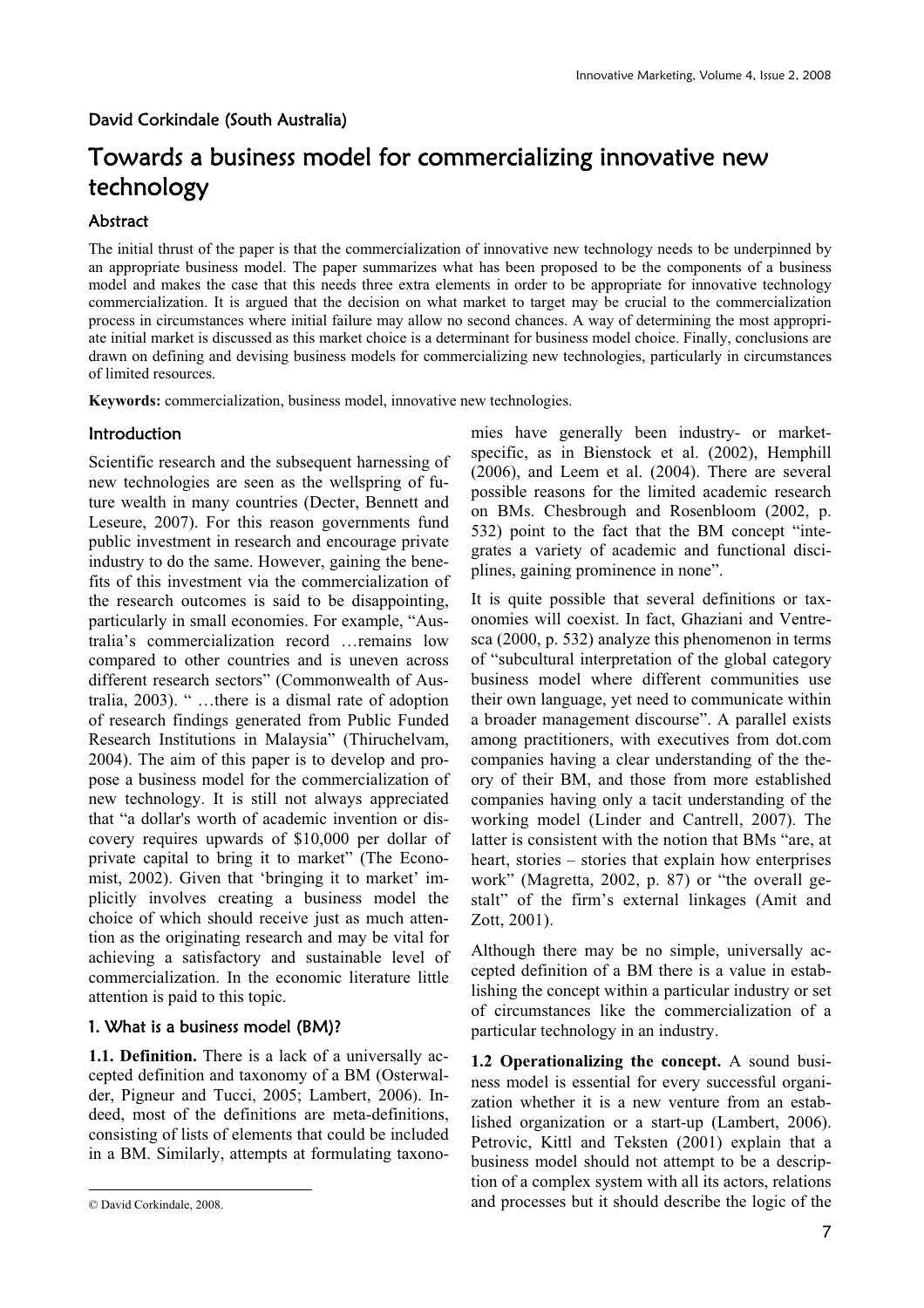system for creating value that lies behind the actual processes. It is the conceptual and architectural implementation of a business strategy and should apply to that for the commercialization process. Osterwalder and Pigneur (2002) depicted it as follows:



Chesbrough (2003) has set out a way of operationalizing this general aim:

"The business model is a useful framework to link …technical decisions to economic outcomes. Although the term *business model* is usually applied to the context of entrepreneurial firms, it also has value in understanding how companies of all sizes can convert technical potential into economic value".

He states that any organization seeking to commercialize a new technology needs the BM which covers the following requirements:

- 1. articulate the value proposition, i.e. the value created for users by the product or service containing the new technology;
- 2. identify the market (segment), i.e. the users to whom the product and/or the technology is useful and what for;
- 3. define the value chain, which is necessary in order to distribute and/or bring the product to the market, i.e. what complementary processes and organizations and assets are needed to ensure the ability of product or technology to get to the market, and stay there;
- 4. specify the revenue generating mechanisms for the organization, including the cost structure and (profit) margins of the product making, given the value chain assumptions;
- 5. formulate or specify the competitive strategy that will enable the organization to gain and maintain advantage over rivals (or competing technologies).

Point 4, above, requires an answer to the following question: how will money, or profit, be made? This begs a further question – for whom? Is the 'money' to be made by:

a) the originating research organization, and/or,

- b) an organization to which the Intellectual Property is transferred, by one mechanism or another, and which subsequently implements the technology for commercial purposes, and/or,
- c) the community, which has directly or indirectly funded and supported the research organization.

A business model for commercialization needs to state to which of (a) to (c) the financial outcomes are required to apply.

In the next section the main methods, by which those who originate research outcomes typically can seek to gain financial reward, are summarized. Then the paper shows that the business model choice can make a difference to the subsequent performance of a firm. In the last section requirements 1 and 2 in Chesbrough's set of BM functions are investigated, which are: identifying the value proposition that the technology can provide and identifying the likely market for it.

## 2. Revenue generation from new technology

Jolly (1997) has shown that broadly an originator of new technology can seek to gain financial return by:

- developing a commercial product or service using the technology and then marketing it themselves; or
- i transferring the IP to some other organization and receiving financial reward for this, by a variety of methods, and/or
- gaining further support based upon the apparent research excellence and the assumed benefits of this to the wider community.

There are many specific mechanisms for achieving at least one of the above options and these are summarized in the Appendix. However, to investigate them is not the purpose of this paper as these mechanisms are well-known in research organizations vested with seeking to commercialize the output from them. A major point, though, is that any organization seeking to commercialize a new technology will need a sound business model which at least covers the five requirements set out by Chesbrough. As it will be shown, three additional requirements need to be added.

### 3. Research on the effectiveness of different business models

While Lambert (2006) points to Amit and Zott (2001) giving the only example of inductive empirical research on BMs, it is important to consider the contribution to the theory building that emanates from their integrative approach. By bringing together threads from entrepreneurship and strategy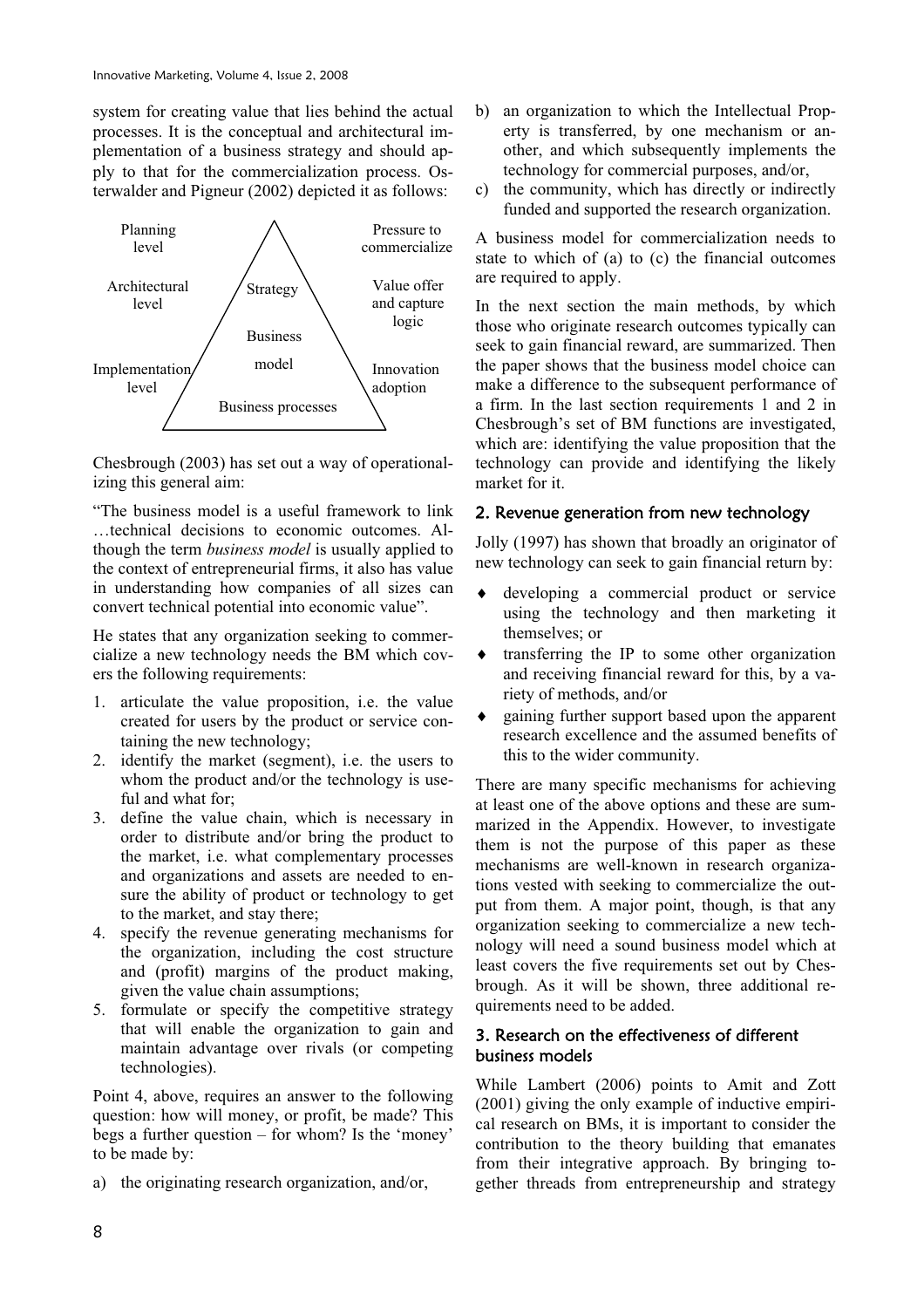theory they present the BM as a relevant unit of analysis.

The work of Zott and Amit (2007; 2008) shows that the BM employed by an enterprise can influence the marketplace performance of the enterprise. However, the dataset upon which this finding was based consists solely of firms that conduct some parts of their business activity over the internet. This is consistent with their earlier investigation of value creation in e-business (2001) but limits the generalizability of their findings. Nevertheless, they found four sources of value creation – complementarities, lock-in, efficiency and novelty. They used the latter two as (business) design topics for their analysis: 'efficiency' derives from reduction in transaction costs; 'novelty' derives from re-combining transactions to connect new participants, or to connect them differently. They prove theoretically and empirically that both topics can be woven into the BM adopted by a firm. Malone (2006) followed a very similar approach to data sourcing but considerably expanded the range of firms covered. They tested whether certain BMs perform better than others by analyzing every publicly traded firm in the US from 1998 to 2002. At a very general level, their study produced a similar outcome to those of Zott and Amit (2007; 2008): the BM is a useful analytical construct; BMs contribute to explaining performance.

If Zott and Amit analyzed BMs from their entrepreneurship perspective, Chesbrough and Rosenbloom (2002) did so from a commercialization point of view. The two approaches are complementary and overlapping in part, but still remain distinct. Chesbrough and Rosenbloom (2002) see the BM as the architecture that allows the value inherent in a technology to be unleashed, for the customer, and to be captured by the commercializing entity. They view value capture by the firm more as a strategic issue. Other differences between the BM and strategy decisions are that financial modeling is beyond the scope of the BM and that the choice of BM is but one of the decisions taken in strategy formulation.

Chesbrough and Rosenbloom (2002) introduced an extra component that impinges heavily on the context in which the BMs are developed, chosen, modified, as well as on how firms, or managers, assess new technologies that might not fit their existing BM. They highlight the cognitive challenge of having the BM mediate between technology and market, when both of those areas display high levels of uncertainty and complexity in their own right. In this environment, they say that 'sense making' and having a dominant logic can help the commercialization process, at the risk of introducing other rigidities into the system. Their context was in case studies within the Xerox Corporation. The cognitive difficulties might be exacerbated in scienceintensive ventures, given that the technological uncertainty remains higher for a longer portion of the product development process (Malerba and Orsenigo, 2002; Pisano, 2006).

# 4. Categories of technology innovation

The term "innovation" is used loosely (Chesbrough and Rosenbloom, 2002). It is useful to define three categories. Discontinuous innovations, as first termed by Robertson (1967), comprize something with a completely new-to-the-world set of attributes and this usually gives rise to a new product category or industry. The opposite are Continuous Innovations and comprize something with small-scale alterations or enhancements to existing products. There is a third class, Dynamic Continuous Innovations, where the technology may be new but the product into which it is put is, to all intents and purposes and as far as the user is concerned, just an improved or different form of what already exits. The DVD as a domestic entertainment device would be an example of the Dynamic Continuous Innovation; it is a different technology to the videotapebased technology but it is used in the same manner and produces the same outcome. Major, or Discontinuous Innovations (DI), require and induce behavioral changes in the users, that is, the demand side of the market. Besides, the production and marketing of new product categories emanating from DIs they typically require new supply and distribution arrangements, and thereby induce new patterns of interaction in the market, that is, the supply side (Mohr et al., 2005).

The distinction between minor, continuous, and major, discontinuous innovations is important. A minor innovation has a combination of attributes that is similar to those of products that are already in the market. The set of competitive products as well as the majority of the market actors involved in production and marketing of these products remains essentially the same. The basic attributes and the methods of using these products are known by most potential consumers. Although the minor innovation may contain some new features distinguishing it from similar products in the market, its adoption will not require major behavioral changes on behalf of its users, and that is a very significant factor. The usage situations are mostly known for these products. So, consumer evaluations regarding their future adoption behavior, or expert opinions regarding the market developments are valid and possible prior to the introduction of a minor innovation in the market. Moreover, since the product category to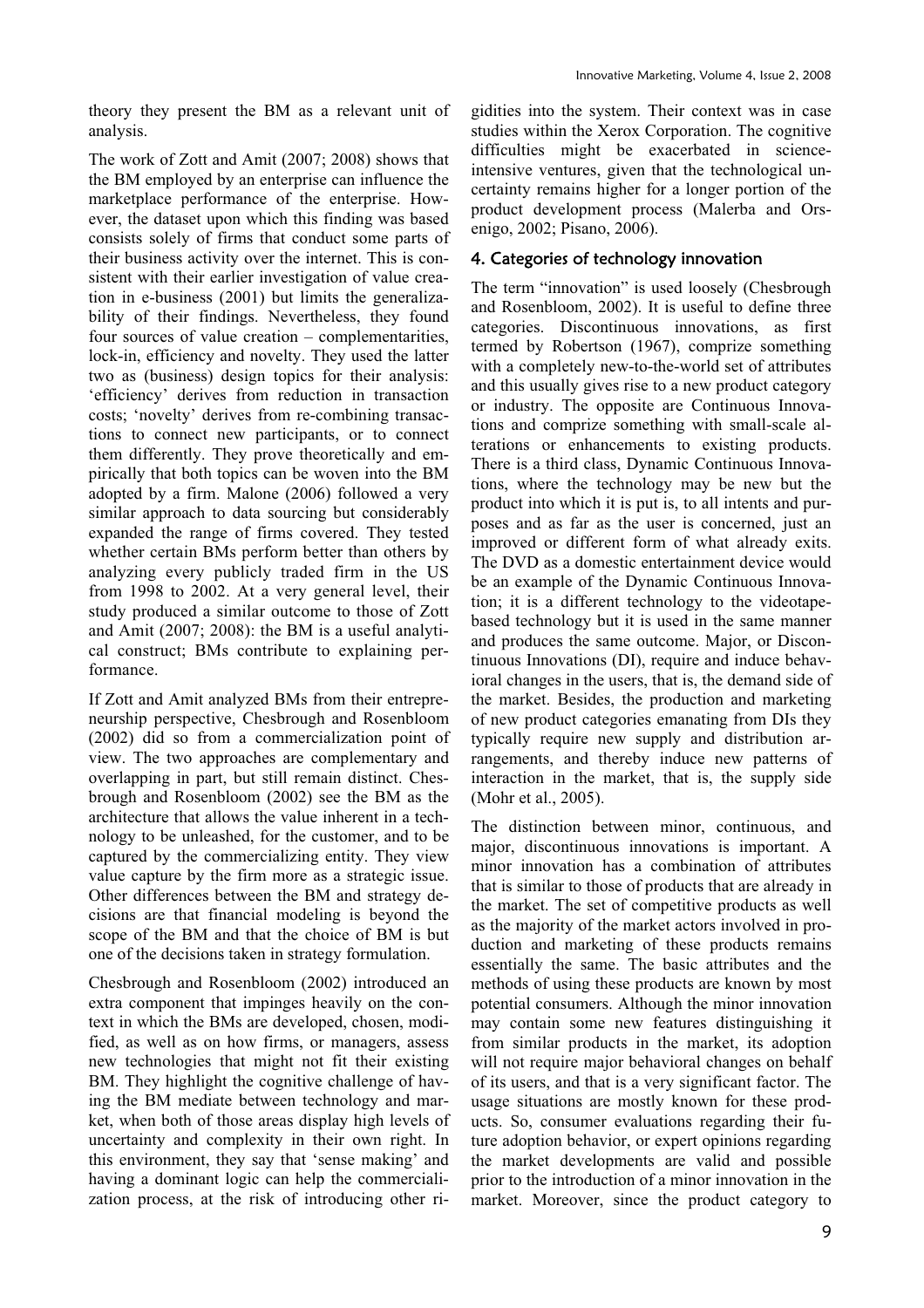which the minor innovation belongs remains essentially the same, data about the diffusion of the product category can still be extrapolated (Veryzer, 1998; Garcia and Calantone, 2002).

### 5. Finding the best market for a new technology

There is evidence that many novel technologies are initially targeted at the *wrong* opportunity for commercialization (Friar & Balachandra, 1997). Some fall by the wayside because of this and demonstrate that the business model for commercialization is often inherently flawed.

To commercialize an innovative technology the originators would have to decide in what product, or service, to put it and then an appropriate market to target. How do they make these decisions? They often have only one chance at getting it right; if they, or others on their behalf, utilize their possibly limited resources to target what turns out to be the wrong market they can fail to generate enough income to keep the project going and/or satisfy their backers. Indeed, the evidence is that most of those who are first to market with an innovative technology, a so-called competitive advantage, are not those who subsequently profit from it (Teece, 1996; Tellis & Golder, 1996). The decision about what market to target is not easier made in circumstances of still evolving and being tested technology.

We also should pay heed to the following: "(The commercialization of innovations) is something that customers, rather than inventors or entrepreneurs do. They are great clients and organizations that make inventions successful in the marketplace of reality, and not just in the marketplace of ideas" (Schrage, 2005).

So, if for an innovation no 'great customer' has been identified and/or been attracted or has emerged this has implications for the method by which the innovation is sought to be commercialized. Any business model would have to factor in the availability of 'great customers' but do developers and commercializers of innovations always take this into account early enough?

Finding the right market for DI technological innovations is far harder than for continuous or incremental ones. They can generate a diversity of product concepts and uses that may fulfil many applications, or functions, both for the current customers of an originating organization and for entirely new ones. Once the crucial decision is made of "what product to what market", conventional marketing practice and experience can be applied: the likely customers and competitors are identifiable and market research can be conducted on them, and then a marketing plan devised and implemented.

For the potential product from a DI the market may not exist and/or customers' needs may be latent so that gaining information from any that might be targeted is very difficult (Trott, 2005). The literature suggests that Exploratory and Interpretive research should be conducted and this is captured by such approaches as "Probe and Learn" (Lynn et al., 1996) and Empathic Research (Leonard & Rayport, 1997). These are drawn from, and illustrated by, a few case studies. A pragmatic approach is captured by the term Expeditionary Marketing (Hammel, G. and Prahalad, 1991). Here, a company puts out a range of versions of products that utilize the technology in various ways and waits to see what happens, that is, it lets the market tell it where the best application is. This can require considerable resources and time and also has risks: alerting competitors to opportunities, damaging organizational reputation and support if some versions fail in the marketplace together with loss of internal morale.

There is, however, a complementary approach to those having a reasoned basis for making the product-market decision.

**5.1. The product-market options for a discontinuous innovation.** Friar and Balachandra (1999) suggest and cite evidence for the four existing product-market strategies open to those who seek to make this decision for a DI (see Fig. 1). A company with a DI can offer it:

- $\bullet$  to the existing customers, or
- to new customers, and as
- a replacement, or substitute, for what the customer already has or is using, or,
- a solution to a problem or requirement that a customer possesses but has not found anything that would work and/or realizes that the new product or technology allows him/her to do something novel and beneficial.

|              | Existing   | New       |
|--------------|------------|-----------|
| Existing     | Substitute | Diffusion |
| Applications |            |           |
| <b>New</b>   | Expansion  | Creation  |

#### Customers

**Fig. 1. The four product-market options for a DI**  In Figure 1: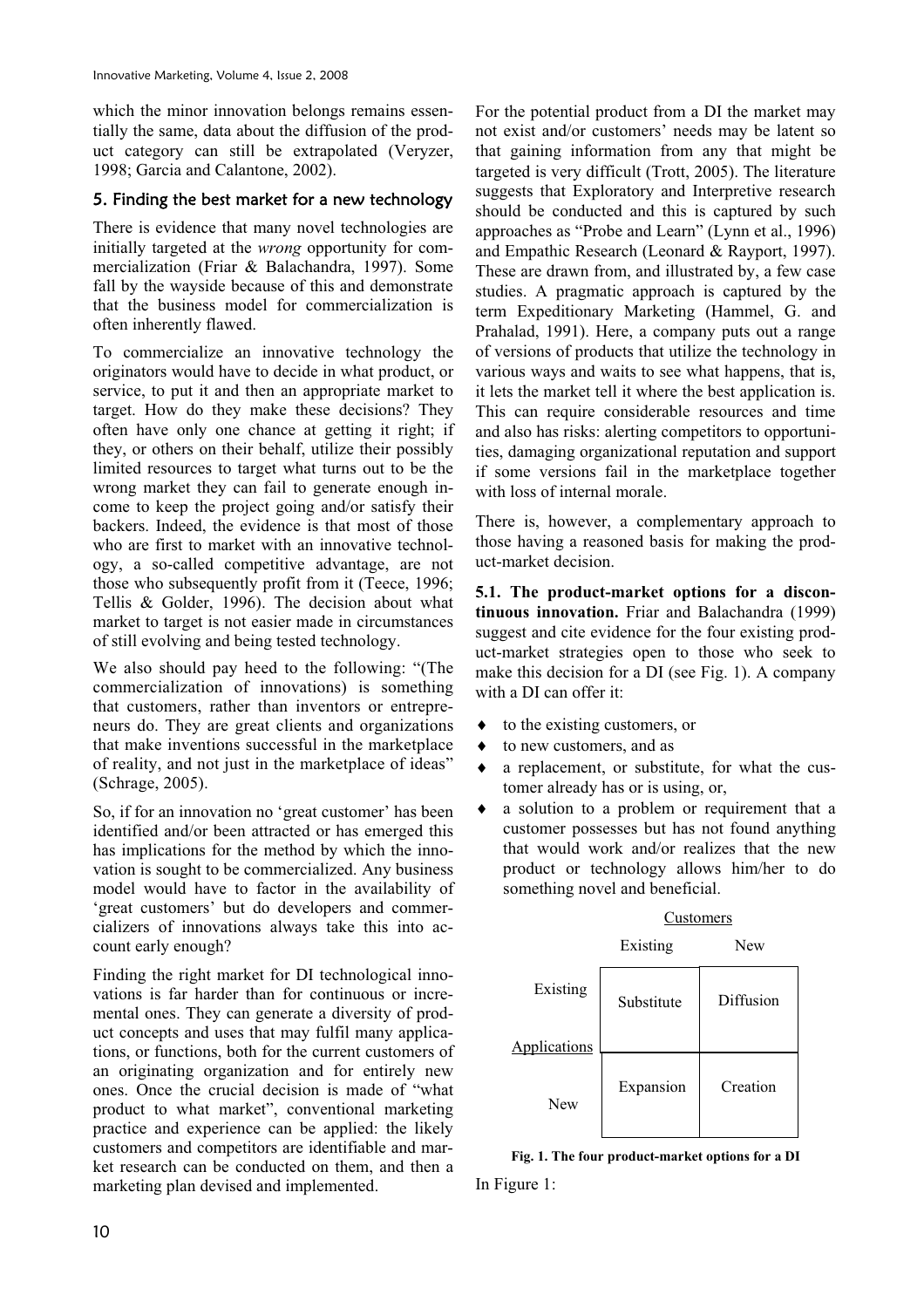Substitution – means that the new technology replaces the currently used one. For example CDs replaced audio cassettes; iPods replaced CDs.

Diffusion – once a technology has replaced/substituted another for a particular set of customers, or uses, then it is progressively expanded to further groups and similar uses. For example, ABS brakes were first used for trucks, then for luxury cars and finally for mass market cars.

Expansion – means applying the new technology to novel uses and often to solve a problem for which no existing technology provides a very good solution. The outcome is usually the establishment of a new market or industry. The so-called 'disruptive' technologies do this (Christensen, 1997).

Creation – means the process of imagining the new technology application to create novel products, services and capabilities, but for groups with whom the originating company has had no prior experience.

In the Friar & Balachandra (F&B) framework, a Continuous Innovation product would be targeted as a Substitute, or Replacement, for example, a PDA with a color screen is a continuous innovation and will be aimed at existing PDA users. Where should a DI be targeted? F&B state that most organizations creating DI-based products target it, wrongly, as a 'Substitute'. Mostly they do this because such apparent markets are well-established, large and potentially lucrative. They present data showing that for some innovations in the medical equipment and computing fields, the technology originators always had the 'Substitute' strategy in mind but in all their cases the actual adoption of these technologies was via 'Expansion', that is, the customers who did adopt it used the innovation for purposes different to the originators' intentions. Their further evidence suggests that DIs do eventually replace older technologies ('Substitute' them) but it is often made via demonstrating their worth and reliability first, in their 'Expansion' applications, or 'solving a problem' that no other technology seemed to be capable of doing before.

**5.2. Some evidence in support of F&B's findings.** According to F&B DI technologies can find their first successful markets not by replacing wellestablished, prior technologies of major industries but by solving novel problems or by stimulating new markets and industries. These are initially niche applications.

In the early 1970s the Orbital Engine was developed by an innovative engineer in Perth, Western Australia. It was of innovative design, lighter than a conventional auto engine, used less fuel and produced less pollution. It was marketed to the major US auto makers. The engine was put in a fleet of Australian government cars and performed reliably, it was tested by well-credentialed international authorities and financially backed by BHP, one of Australia's biggest companies of that time. However, up to this day the orbital engine is not used in any car. Somewhat against the initial will of the originator it was used by a US maker of outboard motors for speedboats, because this manufacturer was under pressure to reduce pollution and was under competitive threat from Japanese imports (Morkel, 1999). This illustrates a principle that often DI technology does not substitute the established, installed-base technology but solves some niche-based problems.

**5.3. The Technology Adoption Lifecycle (TALC) and the Chasm.** In the popular practitioner's book "Crossing the Chasm", Geoffrey Moore (2002) asserts that there exists a Technology Adoption Life Cycle (TALC): new technology products tend to progress through the TALC during which they sequentially penetrate into different customer segments. These segments differ dramatically in their readiness to be adopted and therefore, need to be targeted with very different value propositions. Moore (2002) identified the five categories of potential, eventual customer segments for an innovation, which enter a market in sequence. They are: Technology Enthusiasts, Visionaries, Pragmatists, Conservatives and Skeptics or Critics. He proposes descriptions of their profiles and motivations and that a 'Chasm' occurs between the adoption by Visionaries and by the Pragmatists.

Moore compares the difference in profile of those who initially have adopted the, Visionaries, and those who wait until the product and/or technology are fully tried and tested in the marketplace, that is, there is no risk in adopting them. In an industry there are far less Visionaries than Pragmatists. Moore describes strategies to involve Visionaries, to cross the 'chasm' and then to win the subsequent segments. His descriptions and prescriptions have undergone very little systematic testing but are widely believed by practitioners (Muller and Yogev, 2006). If he is right, new technologies need to be adopted first by the naturally enthusiastic – but not necessarily commercially wise – technology enthusiasts, followed by the more astute and numerous customers, the Visionaries.

**5.4. The relationship between F&B's finding and Moore's TALC.** From the description of Moore's TALC framework and process of adoptions, it can be seen where they fit into the F&B framework (see Fig. 2).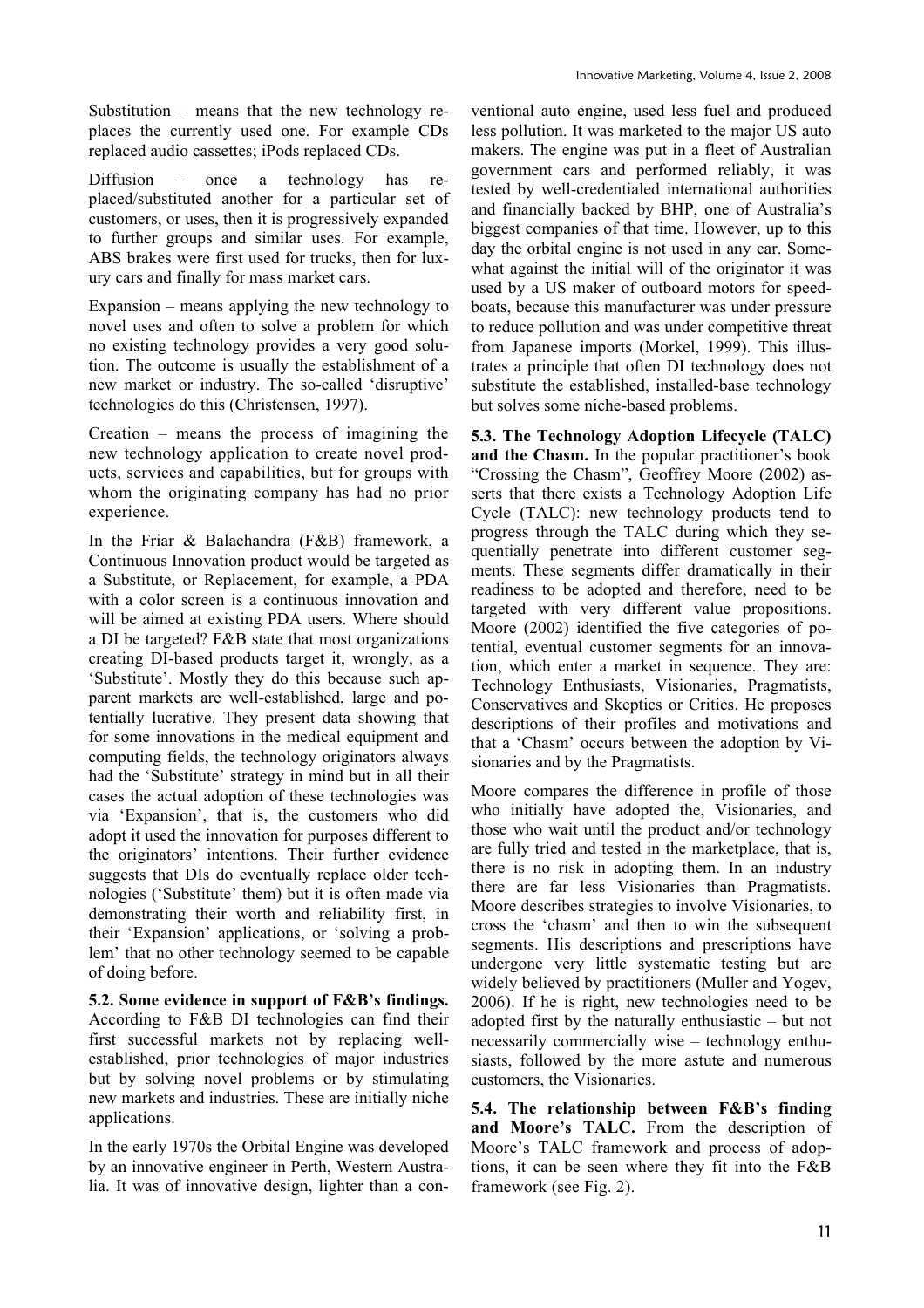

**Fig. 2. F&B's product-market strategy options and Moore's TALC**

The expected adoption sequence is indicated by the arrows. Then it is possible to propose the target product-market sequence of strategies for a discontinuous innovation which is not initially aiming to replace the product that the bulk of the customers, Pragmatists and Conservatives, are using and happy with but seeking out the Visionaries and, maybe, observing the Techies; keeping the aim of learning necessary to serve and enter the Pragmatists' market later.

**5.5. An explanation for the market location.** One explanation for F&B's observations and Moore's prescriptions is that if a DI-based product is aimed at replacing the incumbent one it will inevitably meet strong competition from the products and services providers that utilize the existing technology. Also, breakthrough technologies are often produced by small organizations that do not have the resources to sustain a competitive battle. A further explanation is that customers do not like changes. A reason for a breakthrough product being adopted by some customers, but for a different application or 'Expansion', is that such customers have a problem and are keen to support something new that offers them a possible solution.

### 6. The need to manage risks

Many authors pointed out (e.g. Mohr, J., Sengupta, S. & Slater, 2005) that an organization that is seeking to commercialize new technologies, or products containing them, have to manage two risks:

- $\bullet$  the risk that the technology does not work or does not deliver its full promise when it has to function under scaled-up, everyday working circumstances. This is the 'technology risk';
- $\bullet$  the risk that the expected or hoped-for customers do not buy or use the product. It is very hard to get reliable information on likely demand for a DI-based product. This is the market risk.

The principle that Friar and Balachandra (1999) enunciate should reduce the market risk, but not eliminate it, at least enabling a technology commercializer to choose an appropriate product-market strategy.

Further support of this strategy comes from Millier and Palmer (2001). They describe a process of identifying potential market applications for a new technology and then an assessment of the technological and commercial/market risks. They advocate that the choice of potential market to target should be made according to the level of risk that the organization can sensibly carry. They propose and illustrate how this can be assessed through the Market Attractiveness – Business Position Strength procedure (Abell, and Hammond, 1979). An organization with limited resources may not wish to carry a large amount of risk. Millier and Palmer cite examples showing that the 'Substitute' market is mostly a high risk for small organizations, although often resulting in high reward. However, the 'Expansion' market usually carries a much smaller risk. The authors advise that small organizations should follow an 'Acceptable risk' strategy and work towards initially 'High Risk'. Following this strategy such organizations would continue learning to reduce both technological and market risks. They are, in effect, also advocating the strategy of 'Expansion' followed by 'Substitution'.

Christensen (1997) argues that the commercialization of DIs is disruptive and more promising in small organizations that will view the development of the capability to use the innovation as being critical to growth and success rather than distracting from their main business. This idea supports the need of small organizations to choose the right product-market strategy for commercialization to be successful.

### 7. The importance of network adoption

If a new technology can substantially reduce operating costs of a process or a product then it is likely to be attractive to major producers. Major producers tend to be 'pragmatists', that is, not risk takers. So, the technology has to be very proven and not disruptive to existing systems and logistics of supply and delivery. In other words, the total costs in the logistic network cannot decrease in one part – due to the new technology – while increasing elsewhere.

Chakravorti (2003) explains another major reason why often new beneficial technology is not adopted swiftly. Essentially he proposes that many organizations and activities are linked into many other organizations and networks. It is not possible for one company to decide to use something new if its important partners do not adopt it as well or agree to adjust to the consequences. Each 'player' in a net-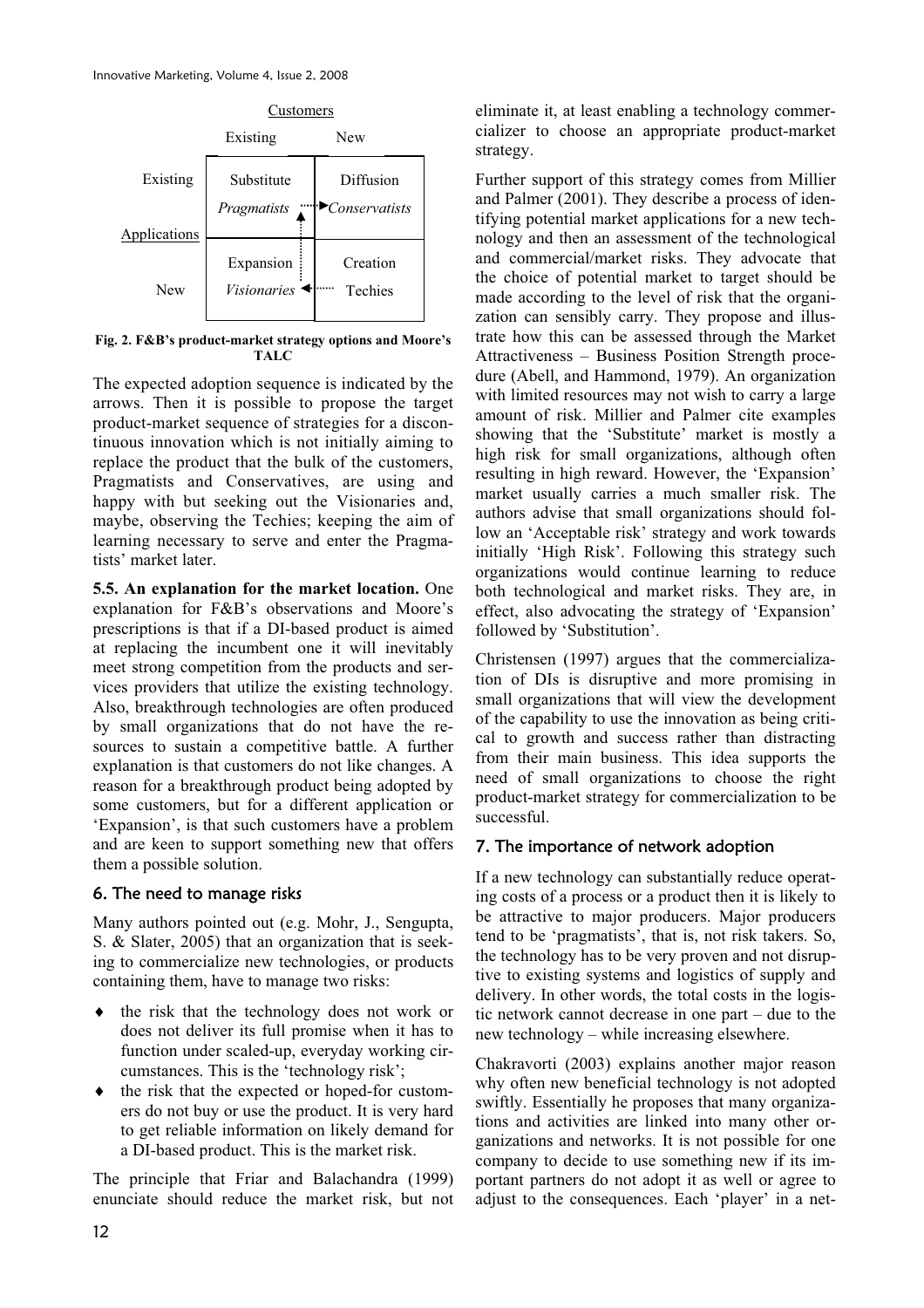work has to consider what other players might do: "I will adopt the technology, if others in my network do that". This can be the explanation of the conundrum: an originator of a new technology is able to produce it and the eventual user organizations may wish to acquire it but cannot because there is no benefit to some intermediary. Kline (1985) has found evidence for this fact.

To assist a new technology getting into a targeted market requires an appraisal of the vested interests of the necessary players in the commercialization network. This may make the commercialization process much more complicated and demanding to organize.

### **Conclusions**

There are several potential beneficiaries of the DI commercialization, from the originator to the eventual user. The entity that may have funded the research leading to the development of the DI shouldn't be forgotten as well. The choice of business model needs to be made bearing in mind who is required to receive a return from the commercialisation.

The initial target market for an innovation should be informed by the degree of innovativeness it possesses: a continuous innovation should be targeted at 'Substitution', with 'Diffusion' through all segments of the market to follow. A DI should be positioned in the bottom half of F&B's Matrix (Fig. 2) with the aim of working towards eventual 'Substitution' over time. An inevitable consequence is that the initial market for a DI-based product is likely to be a niche. The behavior of large companies in mature markets is not usually visionary. So, it will be visionaries in SMEs who are possible initial commercializers.

This idea is supported by the seminal work of Schumpeter (1948) who examined the economic effects of innovation and found that the size of an organization was a very influential factor; bigger firms were more able to adopt innovations. However, he found that the relationship was of an inverted U-shape in relation to the degree of radicalness of the technology: the more

novel the technology was, the more likely small organizations would be able to adopt it successfully.

It has been suggested that 'great' customers rather than the originators actually commercialize an innovation. If no such customers exist or are likely to emerge for an innovation this has to be factored into the choice of business model for commercialization.

Even if a potential 'great' customer exists his/her commercialization activity must still be supported by the network of other organizations with which they will necessarily have to interact.

It can be concluded that three conditions need to be specified to give the context to the five as set out in the definition of a business model by Chesbrough (2002) in order to be appropriate for the commercialization of a DI:

- $\bullet$  a business model for commercialization must state to which entities it applies: (i) the originator, and/or (ii) the organization to which the IP is given or transferred, and/or (iii) the community that (financially) supported the original research;
- a fully capable, visionary potential customer has to exist; and
- $\bullet$  the commercialization has to be shown to be in the individual interests of each in the network of other people and organizations necessary to the commercialization process.

A final cautionary note about the ability to prescribe a business model for small economies is needed. Garvin (2004) concludes that: "a new venture simply has to prototype its initial concept, get it into the hands of users, assess their reactions and then repeat the process until it comes up with an acceptable version. IBM calls these efforts in-market experiments; scholars call them probe-and-learn processes". Attempting to commercialize really is an experiment – ideally the initial purpose should be learning rather than making money.

#### References

- 1. Abell, D.F. and Hammond, J.S. (1979). Strategic Marketing Planning. Prentice-Hall, New Jersey.
- 2. Amit, R. and C. Zott (2001). Value Creation in E-Business Strategic Management Journal.  $\mathbb{N}^2$ 2 (6-7), pp. 493-520.
- 3. Bienstock, M.L. Gillenson and T. Sanders (2002). The Complete Taxonomy of Web Business Models, *Quarterly Journal of Electronic Commerce*. №3 (2), pp. 173-182.
- 4. Chakravorti, B. (2003). The Slow Pace of Fast Change: Harvard Business School Press*.*
- 5. Chesbrough, H.W. (2003). Harvard Business School Press, Open Innovation, pp. 63-78.
- 6. Chesbrough and R.S. Rosenbloom (2002). The role of the business model in capturing value from innovation: evidence from Xerox Corporation's technology spin-off companies, *Industrial Corporate Change*. Nº11 (3), pp. 529-555.
- 7. Christensen, C.M. The innovator's Dilemma when new technologies cause great firms to fail. Boston, Harvard Business School Press 1997, p. 142.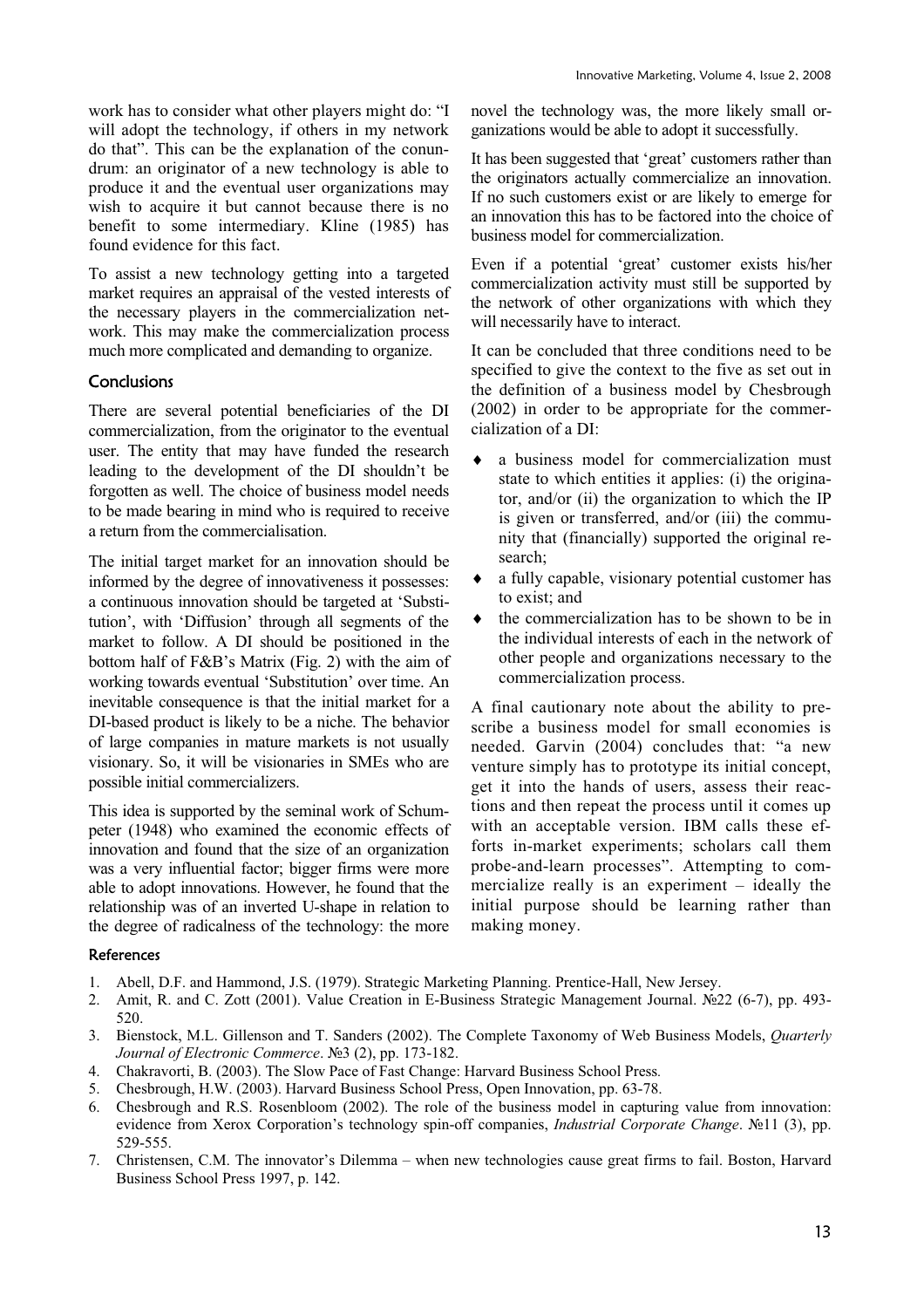- 8. Commonwealth of Australia (2003). Mapping Australian Science and Innovation. Summary Report. The Department of Education, Science and Training. Canberra, Australia; Key Finding 12, p. 32.
- 9. Decter, D., Bennett, D. & Leseure, M. (2007). University to business technology transfer UK and USA comparisons, Technovation. No. 27 (3). March, pp. 145-155.
- 10. The Economist ( 2002). Innovation's Golden Goose, *Technology Quarterly*. Dec. 12.
- 11. Friar, J.H. and Ballachandra, R. (1999). Spotting the customer for Emerging Technologies. Research-Technology-Management, *Industrial Research Institute*, July-August.
- 12. Hemphill (2006). A taxonomy of closed and open source software industry business models, *International Journal of Innovation and Technology Management*. №3 (1), pp. 61-82.
- 13. Garcia, R. and Calatone, R. (2002). A critical look at technological innovation typology and innovativeness terminology: a literature review, *The Journal of Product Innovation Management*.  $\mathbb{N}9$ , pp. 110-132.
- 14. Garvin, D.A. (2004). What every CEO should know about creating new business. *Harvard Business Review*, July-August, pp. 18-21.
- 15. Hammel, G. and Prahalad, C.K. (1991). Corporate Imagination and Expeditionary Marketing, Harvard Business Review. July-August, 81-92.
- 16. Katsaros, P. and Christy, P. Getting It Right the First Time: How Innovative Companies Anticipate Demand (2005). Westport, Conn.: Praeger.
- 17. Kline, S.J.(1985). Innovation is not a linear process, *Research Management*. ʋ 28(4), pp. 36-45.
- 18. Lambert, A. (2006). A Business Model Research Schema, in 19th Bled eConference eValues. Bled, Slovenia.
- 19. Leem, H.S. Suh and D.S. Kim (2004). A classification of mobile business models and its application, *Industrial Management and Data Systems.*  $\mathcal{N}$ <sup>104</sup> (1), p. 78-87.
- 20. Leonard, D., and Rayport, J.F. (1997). Spark Innovation through Empathic Design, *Harvard Business Review,* Nov-Dec., pp. 103-113.
- 21. Lynn, G.S., Morone, J.G., and Paulson, A.S. (1996). Marketing and Discontinuous Innovation: The Probe and Learn Process. California Management Review, Vol. 38, 3, Spring.
- 22. Magretta, J. (2002). Why business models matter, *Harvard Business Revie*. May. N<sub>2</sub>80 (5), pp. 86-92.
- 23. Malone, T.W. et al*.* (2007). Do Some Business Models Perform Better than Others*?* MPRA paper No. 4752 posted at: http://mpra.ub.uni-muenchen.de/4752/
- 24. Mayer, S. and Blaas, W. (2002). Technology Transfer: An Opportunity for Small Open Economies, *The Journal of Technology Transfer*, 27, 3, June.
- 25. Millier, P., and Palmer, R. (2001). Turning innovation into profit, *Strategic Change*, Vol. 10, March-April, 87-93.
- 26. Mohr, J., Sengupta, S. & Slater, S. (2005). Marketing of High-Technology Products and Innovations, 2<sup>nd</sup> edition. Upper saddle River, New Jersey. Pearson Education Inc.
- 27. Moore, G. (2002). Crossing the chasm: marketing and selling high-tech products to mainstream customers. New York: HarperBusiness*.*
- 28. Morkel, A. (1999). The Orbital Engine Co. in Lewis, G., Morkel, A. and Hubbard, G. Cases in Australian Strategic Management. New York; Sydney: Prentice Hall.
- 29. Osterwalder, A. and Pigneur, Y. (2002). An e-Business Model Ontology for Modeling e-Business, 15<sup>th</sup> Bled Electronic Commerce Conference, Bled, Slovenia, June 17-19.
- 30. Osterwalder, Y. Pigneur and C.L. Tucci (2005) Clarifying business models: origins, present and future of the concept. Communications of the Association for Information Systems. No 16, pp. 1-25.
- 31. Petrovic, O., Kittle, C. and Teksten R.D. (2001). Developing Business Models for e-Business. http://www.geocities.com/tekstenr/Business\_Model.pdf
- 32. Robertson, T.S. (1967). The Process of Innovation and Diffusion of Innovation. *Journal of Marketing.* Vol. 31, pp. 14-19.
- 33. Schrage, M. (2005) . In an Ubiquity Interview posted at: http://www.acm.org/ubiquity/interviews/v5i39\_schrage.htm
- 34. Shumpeter, J.A. (1942). Capitalism, Socialism and Democracy, Harper*,* New York, NY.
- 35. Teece, D.J. (1996). Profiting from Technological Innovation: implications for Integration, Collaboration, Licensing and Public Policy. Reading 11-8 in Strategic Management of Technology and Innovation, 2<sup>nd</sup> edition, eds. Burgelman, Madique and Wheelwright, Irwin.
- 36. Tellis, G.J., and Golder, P.N. (1996). First to Market, First to Fail? Sloan Management Review, Winter, pp. 65-75.
- 37. Thiruchelvam, K. (2004). Towards a dynamic system of innovation in Malaysia: enhancing the management of R&D in Public Funded Research Institutions and Universities. Journal of Technology Innovation. №12, p. 2.
- 38. Trott, P. (2005). Innovation management and new product development. 3<sup>rd</sup> ed. Upper Saddle River, NJ: Financial Times Prentice Hall.
- 39. Veryzer, R.W. (1998), "Key factors affecting customer evaluation of discontinuous new products", Journal of Product Innovation Management, Vol. 15, pp. 136-50.
- 40. Zott, C. and R. Amit (2008). The fit between product market strategy and business model: implications for firm performance*.* Strategic Management Journal. 29 (1), pp. 1-2.

#### Appendix A

Some of the main methods by which a research organization can gain (financial) reward from a new technology are: